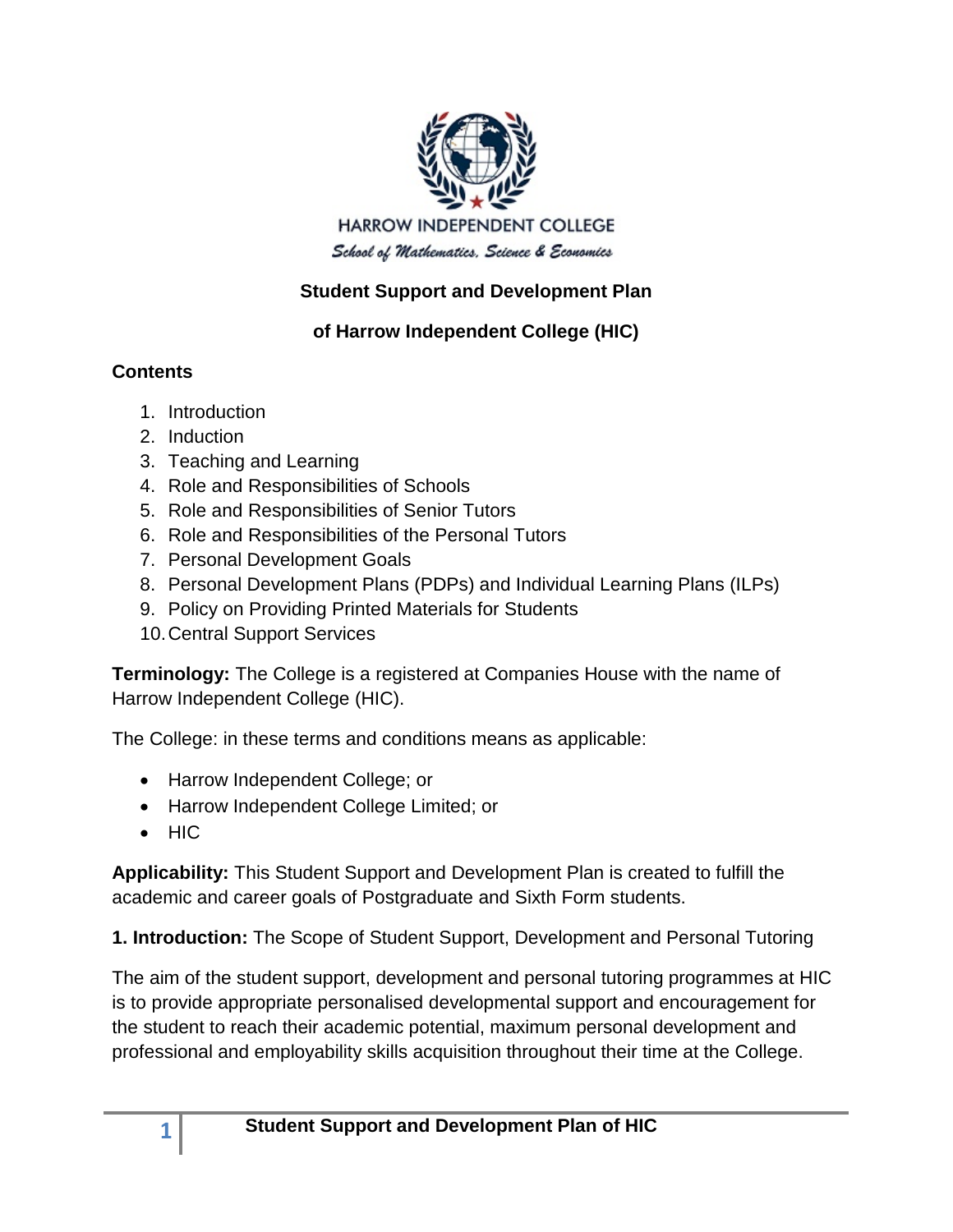All members of staff at the College have an important role to play in maximising the experience of every student. The College's Student Support and Development Plan outlines the particular responsibilities in this area placed on personal tutors, teachers and the entire academic team at the College. However, it is important to appreciate that effective levels of student support and development require high levels of integration and information exchange across the wide variety of support and development services made available by the College as a whole.

It is important that all parties recognise how student development is about more than helping those students with particular academic or personal difficulties. Whilst such students clearly need our assistance, the best support and development provision will engage with every student to help them to maximise their potential whilst studying at HIC.

### **2. Induction**

The College staff will ensure that all students obtain a clear and timely communication of their induction arrangements.

The College staff will arrange introductory meetings for all new full-time students within their first two days at the College, and for part-time students as reasonably practical.

Within the induction process, the College staff must ensure that all of their students are provided with:

- An opportunity to declare any disability.
- Required health and safety information.
- Guidance on their course and module choices.
- Guidance on progression and award regulations, code of conduct and appeals and complaints procedures.

During induction, students will be provided with information on who their personal tutor is and how to contact them.

### **3. Teaching and Learning**

HIC benefits from a strong, competitive community which fuels student learning, but also from a relaxed relationship between staff and students, based on mutual trust and respect.

The College tailors its teaching abilities to individual student needs. From entry to HIC, the tutors work with each student to build a student plan consisting of negotiated individualised realistic targets alongside a work timetable to best ensure such aspirations are met. HIC has discovered that it is in fact those who struggle in a more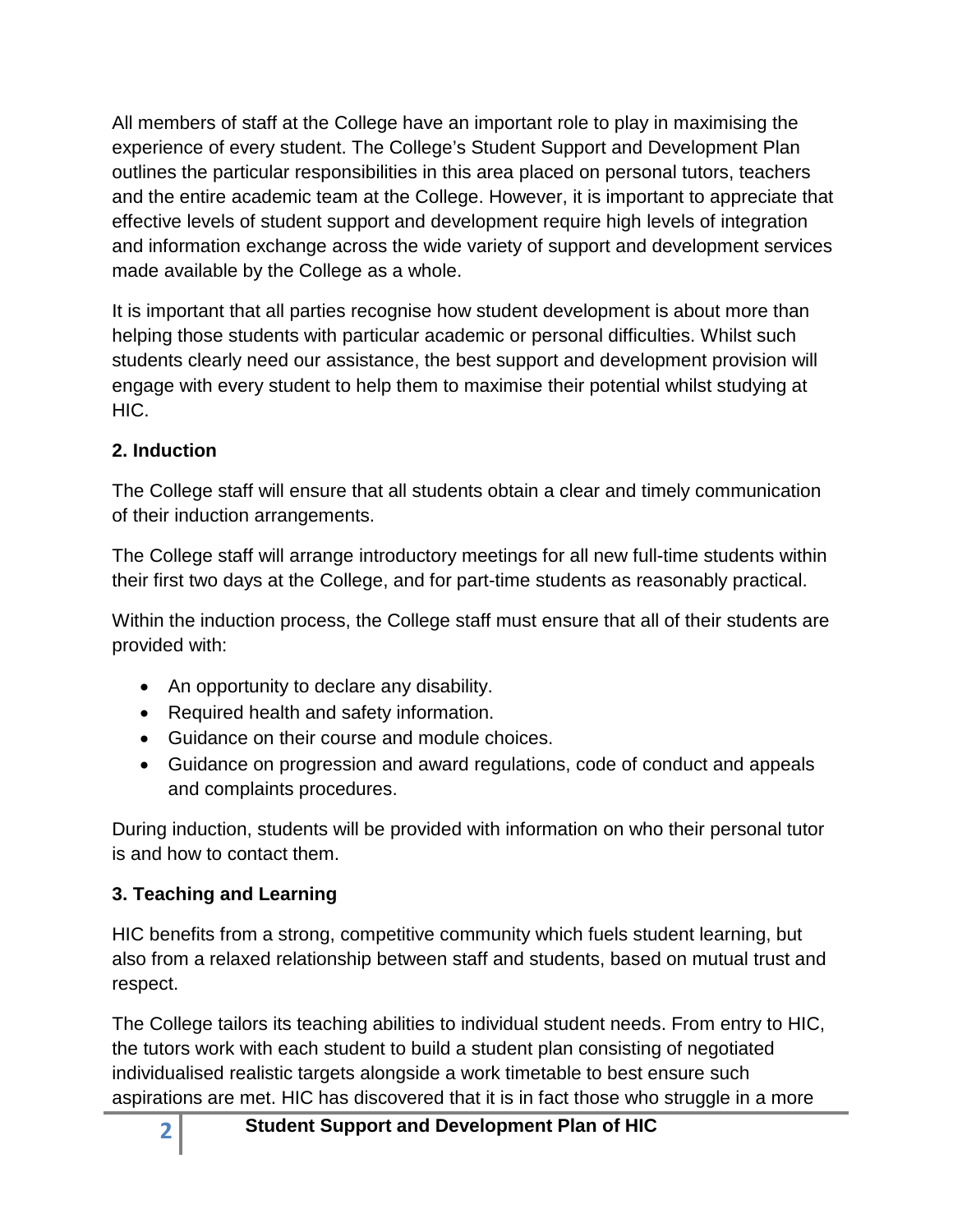traditional school environment who benefit most from such personal profiling and individualised attention.

As the student progresses at HIC so their ambitions and desires may change.

Tutor meetings: Each week every student has a tutor meeting where the aims of the student plan may be iteratively amended as needed. This process continues until the student exits HIC. Many students are targeting medical schools or high-demand universities and so our target setting on these courses is especially rigorous. The main generalised target of HIC is to enable each student to achieve the outstanding grades they strive for so that they have the ability to enter into Russell Group and other universities. In our Higher Education division of the College, students starting from Level 4 HNC programmes will be given ample opportunities to discuss their needs and desires with their tutors. On all stages of the courses, students will be encouraged to talk freely with their tutors about their gaps and doubts in studies so that the tutors will be able to solve their doubts and gaps.

Examination needs: We never lose sight of the very specific examination needs of each subject. HIC strongly believes examination testing to be integral to ensuring student success. Regular practice is a feature which HIC implements for its students. Students are tested once a fortnight in each subject, covering the previous fortnight's work. This can happen both in the form of written examinations or can be tested verbally. Depending upon the needs of the students, every tutor draws a plan of action and ensures that he or she executes that without fail and also observe that this helps to build their confidence and motivation.

Results: Results are monitored and discussed with students. Concerns at this stage are reported to parents so that constructive conversations can take place between us. However, whilst grades remain the key focus we never forget the importance of gaining a breadth of knowledge across all subject areas.

# **4. Role and Responsibilities of the College**

a. Sixth Form Students

HIC will assign a personal tutor to all sixth form students. A personal tutor is an academic member of staff who takes an active interest in a student's academic progress and university experience, and is concerned for a student's general welfare. At HIC each student has a designated personal tutor whom they can always feel free to approach. Personal tutors carry out fortnightly discussions with their tutees pertaining to their academic progression which includes creating their Individual Learning Plans (ILPs) every term. ILPs are made using the SWOT analysis. This technique enables them to identify strengths and weaknesses of students, provide better opportunities to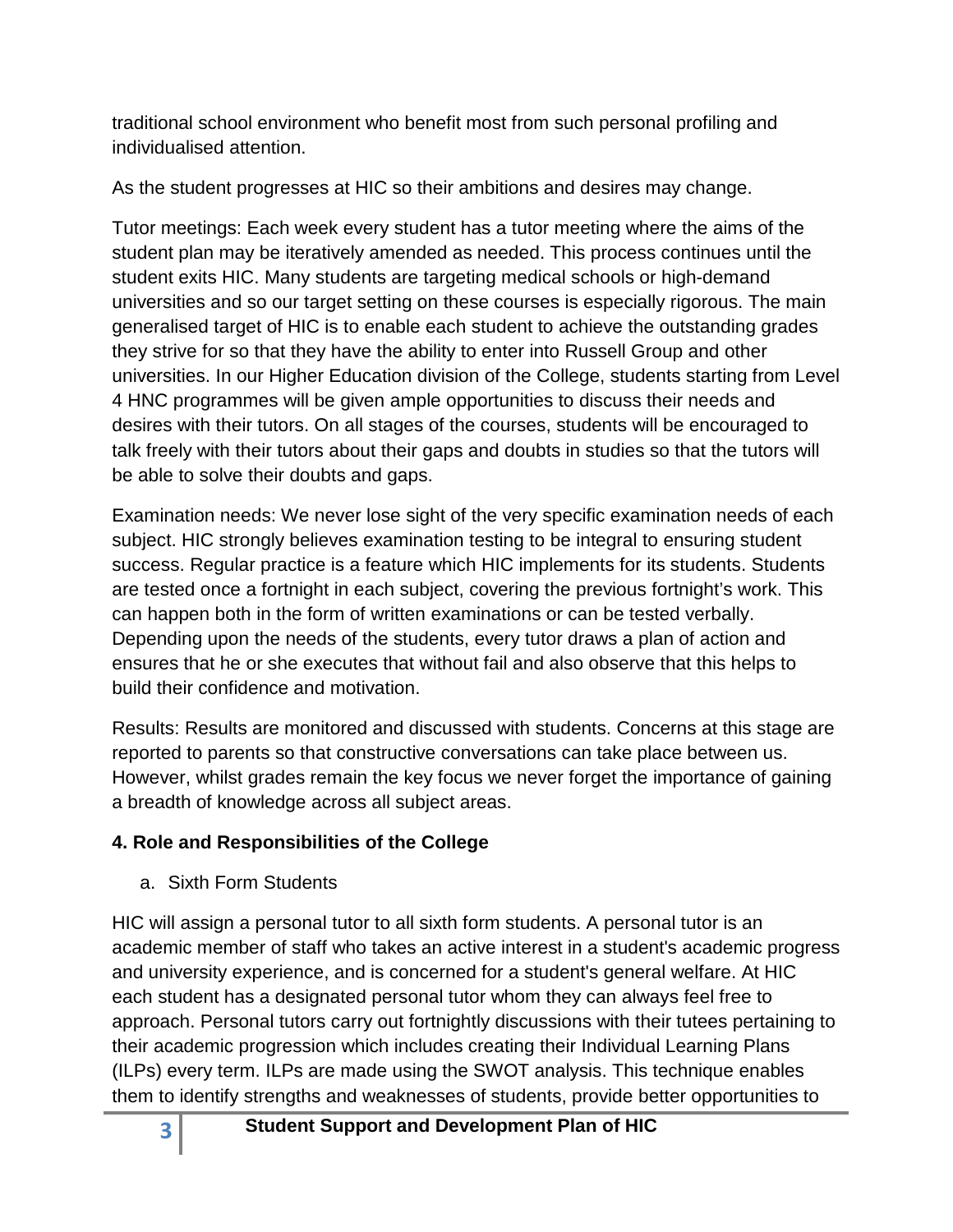enhance their knowledge and confidence and eliminate threats like stress and imbalances.

b. Undergraduate (UG) Students

Every undergraduate student should be allocated a personal tutor at the start of their course.

Personal tutors must be academic members of staff or with the approval by the College Senior Tutor, members of the administration and management.

The college will ensure that appropriate allowance is made in the work load plan (WLP) for the staff-time necessary for effective personal tutoring and the administration involved in being an effective personal tutor.

The college will also ensure that students are informed who they can seek assistance from if for some reason their personal tutor is not available.

c. HIC's responsibility regarding Senior Tutors

The college will appoint an appropriately experienced academic member of staff to act as a Senior Tutor and should keep all members of Senior Leadership Team informed of the person given this role. They may decide to appoint multiple senior tutors with responsibility for different groups of students (e.g. undergraduates or sixth form students) if they feel that this will improve their overall delivery of student support and development.

Appropriate work load plan (WLP) time should be allocated to effectively perform this role.

# **5. Role and Responsibilities of the Senior Tutors**

All Senior Tutors are responsible for coordinating the following activities or part thereof:

- Overseeing and coordinating the operation of student support and development and the personal tutoring system in their college, and acting as a point of reference, advice and guidance for all personal tutors.
- Providing appropriate information and training for personal tutors to enable them to fulfill their role effectively.
- Appropriate induction of new personal tutors.
- Appropriate refresher training for all personal tutors should be organised biennially (Resources to provide such training are developed through working together with other senior tutors and shared using Intranet.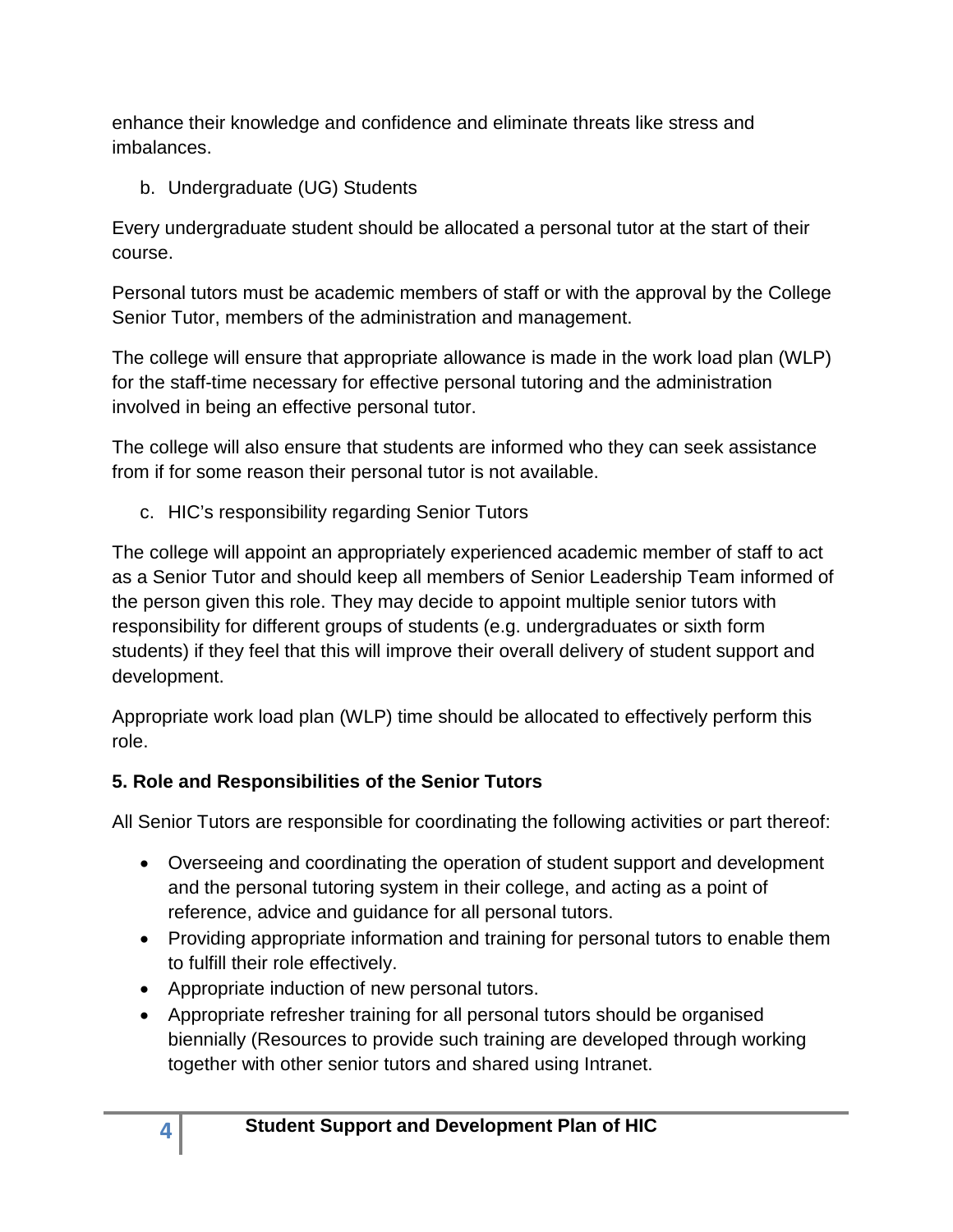- Assisting students in cases where the student feels unable to approach his/her designated personal tutor, including arranging allocation of a new personal tutor if necessary.
- Advising the Senior Leadership Team on the adequacy of tutor/student ratios, and on any other matters relevant to the effectiveness of the college's arrangements for personal tutoring, and on any matters related to student wellbeing and their impact on learning.
- Reviewing all induction processes for new students in order to ensure their unit complies with its responsibilities in this area. The senior tutor needs to ensure that students are aware of the importance of participation in the personal tutoring programmes and the expectation to seek support as needed.
- Ensuring that handbooks for staff and students are updated on a regular basis in respect of information about personal tutoring arrangements and student support and development across all the departments.
- Liaising closely with other colleagues with responsibilities for specific aspects of support for students' learning and development such as the Student Support for Special Educational Needs and Disability (SEND) students and careers and employability arrangements for students.
- Monitoring and enhancing the effectiveness of student support and development and the personal tutor system in their departments by a range of means and liaising with the specialists services; collecting and responding to staff and student feedback (for example through personal tutoring programme evaluations).
- Ensuring that student support, development and personal tutoring is an agenda item on all relevant learning and education meetings

All senior tutors automatically become members of the College's Senior Tutor Network (STN), which they are expected to attend and actively participate in. International operations senior tutors liaise regularly with the college Senior Tutor and have access to the STN workspace. The STN meetings take place at scheduled times throughout the year and help, support and inform the senior tutors in their role, and act as a bidirectional conduit for relevant information to and from the College. One member of the STN will be appointed as the College Senior Tutor.

Newly appointed senior tutors are expected to engage in training for new senior tutors which is organised annually, if required, by the College Senior Tutor.

# **6. Role and Responsibilities of Personal Tutors**

As part of their college's student support, development and personal tutoring programme all personal tutors in the College are expected to support, encourage and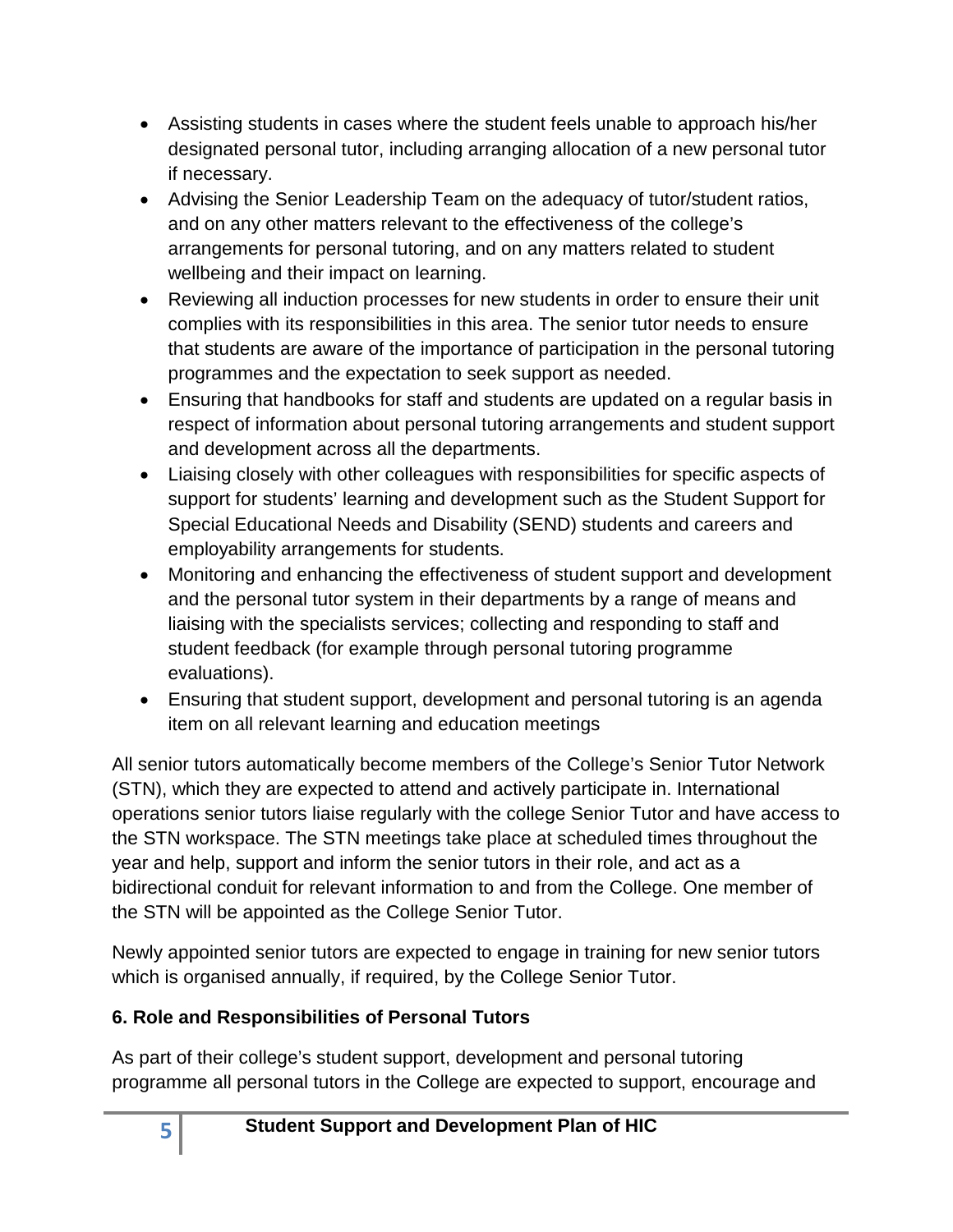guide their tutees' development so that all students are supported in maximising their academic potential, personal development and professional and employability skills acquisition throughout their time at HIC. Personal tutors can enable their tutees to achieve this degree of development by helping their tutees to regularly review their progress by encouraging self-appraisal and self-development strategies, by helping their tutees identify learning needs or goals and monitor their progress towards achieving their goals as well as exploring developmental opportunities available both within and outside the College.

The personal tutor will also act as a gateway to the wider support and development provision at the College.

Personal Tutors Responsibilities

- Personal tutors are not expected to be able to advise on all matters of 'personal and professional development and support however they are expected to have sufficient knowledge to be able to assist students in finding the assistance they may require. Such information will be made available to them via training by their senior tutor.
- Upon appointment as a personal tutor, they are expected to undertake appropriate induction and training and thereafter attend refresher training on a biennial basis (this can be via professional development or organised by the senior tutor) and as appropriate within this period.
- Where personal tutor meetings are not timetabled, personal tutors are expected to be available to meet/make contact for a developmental/personal tutoring meeting with their tutees a minimum of three times per academic year (once per term). In addition to this, for Level 4 undergraduate students, an additional introductory meeting/contact should be arranged, ordinarily within the first two weeks of the first term. For Level 5 students, this contact may not be face-to-face and can be email, skype, telephone or other.
- In addition to these scheduled meetings/contact, personal tutors should ensure that their tutees are able to contact them for additional guidance and support.
- Personal tutoring meetings/contact should provide an opportunity for the personal tutor to encourage their student's developmental action planning/goal setting and reflection on performance, skills acquisition and employability. Sixth form personal tutors have a responsibility to carry out fortnightly discussions with their tutees and help tutees in preparing their ILPs.
- Personal tutors are expected to challenge their students to make the most they can of their experience of studying at the college. In part, if appropriate, they will do this by signaling to the wide range of opportunities made available by the College (e.g. work placements).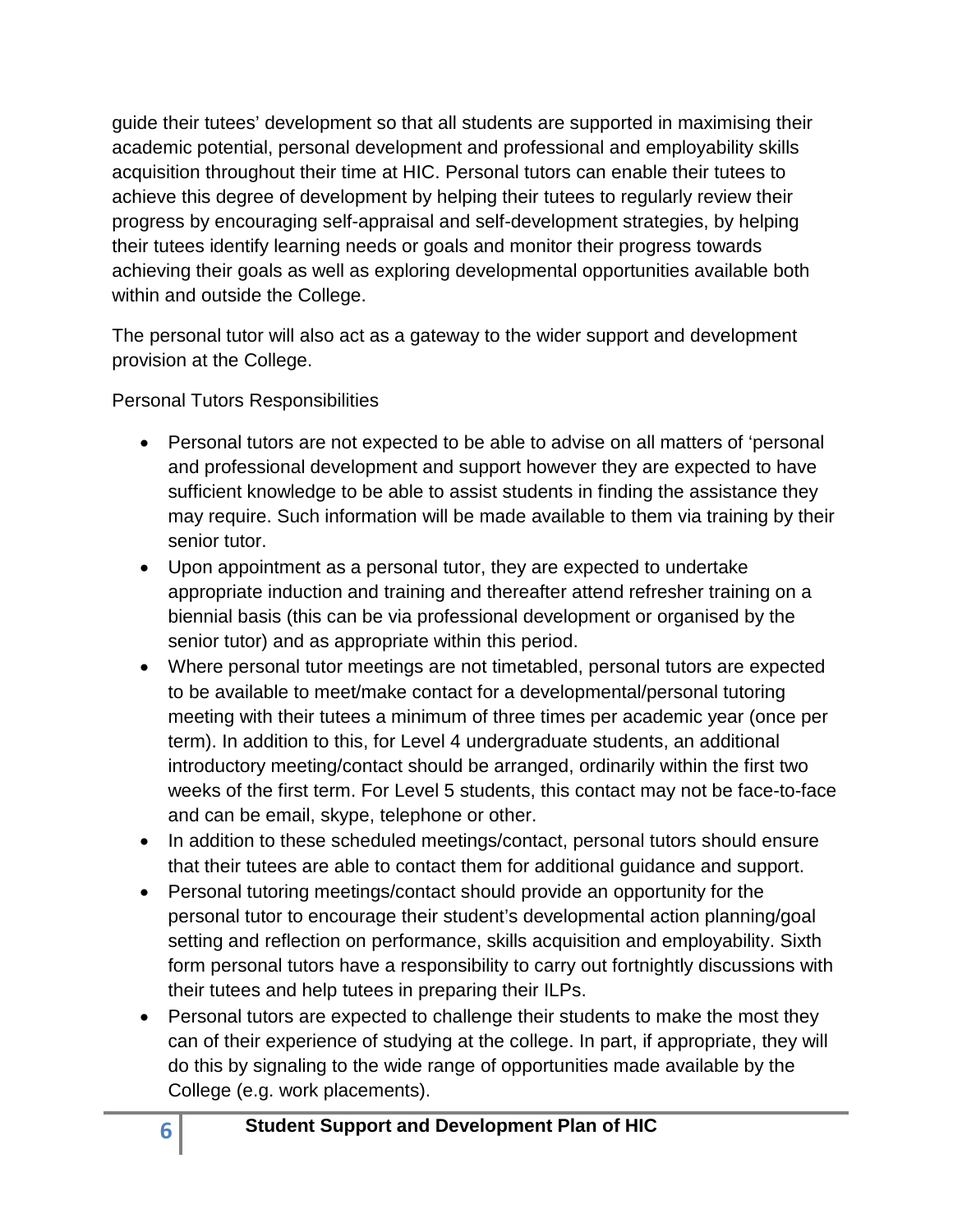- All personal tutors are expected to be familiar with the College's guidance for personal tutors in this entry, as well as their unit's supplementary guidance for personal tutors, and to keep abreast of updates to this material.
- Personal tutors are expected to provide their tutees with references for employment and further studies.

### **7. Personal Development Goals**

HIC will give students the opportunity to set personal and professional/employability development goals at each personal tutor meeting. Personal and professional/employability developmental goals may relate to any area of potential achievement other than those for which students are explicitly provided with an assessment grade or academic award.

By setting, achieving and reflecting on their academic performance and their personal and professional/employability developmental goals, students may be assisted in maximising their experience of their time at the college, and should improve their employability prospects and their general wellbeing.

It is suggested that the best goals will be simple, tangible, memorable and potentially achievable.

Examples of some goals may include:

- Participation in extracurricular activities such as Debates, Educational quizzes/trips and internal awards.
- Investigating work placements or employment options and identifying possible companies to apply to
- Undertaking a volunteering activity
- Improving writing/research skills
- Increasing levels of tutorial contribution
- Developing ideas for a dissertation topic

# **8. Personal Development Plans (PDPs) and Individual Learning Plans (ILPs)**

HIC's student support and development arrangements should include the provision to enable every undergraduate student studying at the College to maintain their own personal development plans (PDPs). PDPs should at a minimum be able to incorporate information on a student's academic programme, and a record of their scheduled personal tutor meetings.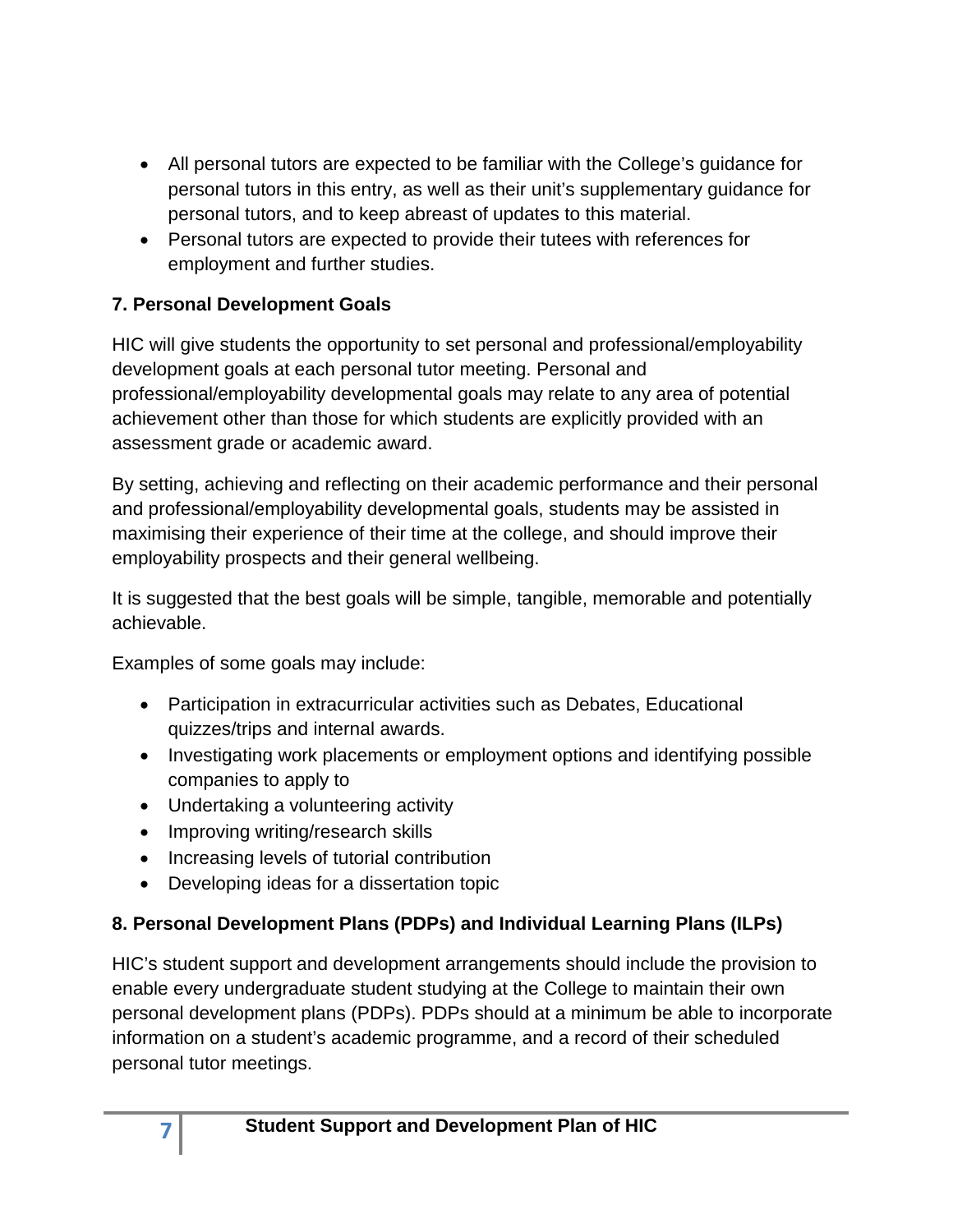All students should be provided with information detailing how their PDP can be maintained.

HIC will provide an online PDP template that students may adopt in whole or part in order to assist in maintaining PDPs and/or facilitating their personal tutor systems and meetings. However, it is up to each personal tutor to determine whether the PDP template best meets the needs of his/her for their development. Alternatively, senior tutors will give guidance in formulating a plan for PDPs specific to their units.

All sixth form students should create their individual learning plan (ILPs) by realistic setting if their short term and long term goals. This is a responsibility of personal tutors to ensure that ILPs are created for students at least once in every school term. The ILPs, wherever possible, should show an upward movement in the goals set by the students.

## **9. Policy on Providing Printed Materials for Students**

Each Department/Unit is required to provide the following to students:

- Materials that address a whole module / term / semester of activity (e.g. module handouts, collection of lecture notes, set of problem class exercises, lab instructions) may be printed, bound and distributed at the beginning of the module in addition to the online provision as required.
- Materials designed to support in-class activities (e.g. gapped handouts, task sheets, material on current issues) should be printed and distributed in class. Tutors are advised to make realistic estimates of numbers required.
- Copies of presentation slides, or written notes that do not require student input for completion, should not be printed unless as part of a whole module's provision that is distributed at the start of the module.
- Students should be made aware of the nature of the provision they can expect in the college, to allow them to plan their personal printing accordingly.

### **10. Central Support Services**

The following central support services are responsible for providing student support and development.

• Academic Support

Academic Support offers support for both students with study difficulties and those who wish to develop ability to study effectively. It also provides specialist academic support for both dyslexic students and disabled students.

• Careers and Employability Service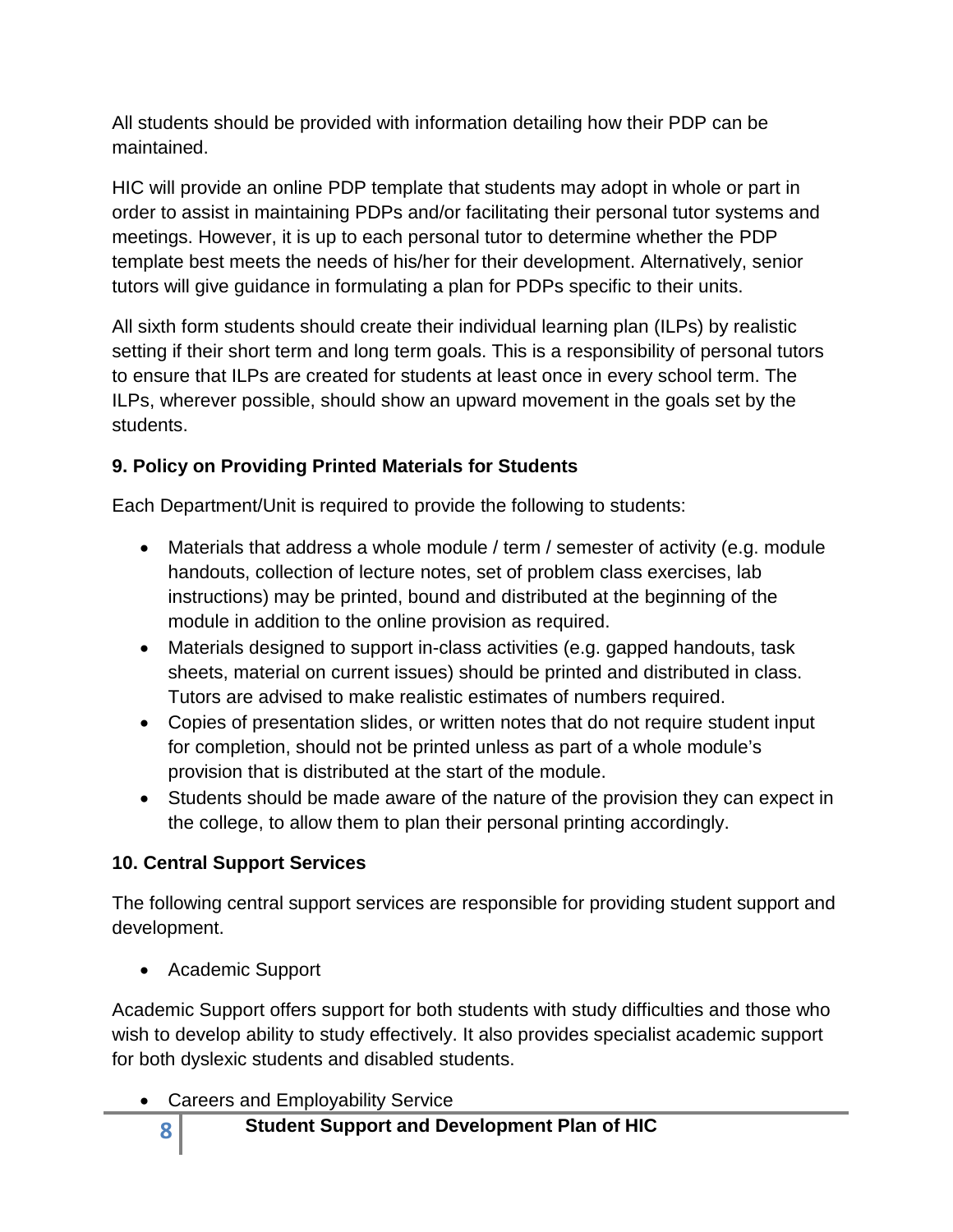The Careers and Employability Service provides:

Structured support in acquiring and developing the knowledge and skills required in managing career development, including:

- $\checkmark$  awareness of opportunities including access to information about the widest possible range of potential careers and further study.
- $\checkmark$  awareness of their own characteristics, interests and values, and of the impact of these on career choice and decision-making.
- $\checkmark$  the making of career plans and decisions, and strategies for their implementation.
- $\checkmark$  the development of effective job-seeking skills and behaviours.
- $\checkmark$  Support and guidance in producing effective applications for employment and further study including, where appropriate, an effective CV.
- Student Counselling Service

Counselling is a free, confidential service available to all student and staff members. Counsellors are professionally qualified and work within the ethical framework for good practice as published by British Association for Counselling and Psychotherapy.

• Disability Support

To provide best disability support HIC will ensure at all times, that it keeps abreast of developments in disability issues and has launched a Disability Plan for Students to ensure that the College is able to comply with the relevant legislation.

• Financial Support

Financial Support provides information about financial matters (including fees and student loans/ bursaries/ scholarships if available), as well as access to hardship support and information on the same.

• International Student Support

International student support is provided for better recruitment and welfare of international students at the college. An experienced member of staff will advise and support students from their initial enquiry, throughout the application process and give continuous support on issues such as immigration, employment, finance, personal and family concerns, and academic difficulties.

• English Language and skills education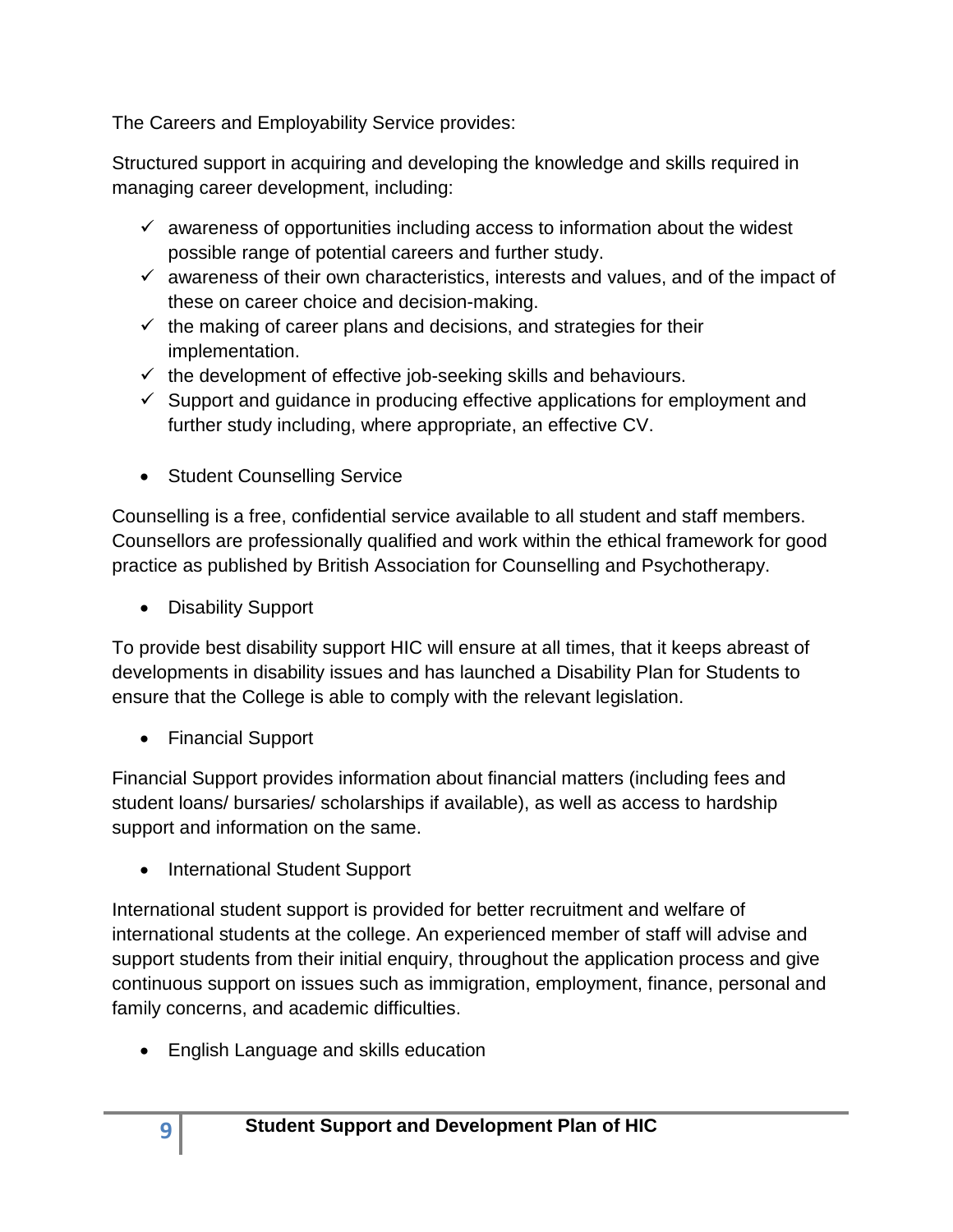HIC provides English language and academic study skills support for international students. Pre-start courses in this category will be available for students intending to study at HIC and who need to improve their academic language and study skills. These courses provide support for students during their studies at HIC. Students can enroll and study to fill the language and skill gaps. They can then give a public assessment and achieve an award like IELTS. The college will support academic enquiry in this regard and will provide all relevant information about the courses available.

- Other support services available to students include:
- $\checkmark$  Expert advice on subject combinations

In a world where qualifications are of ever increasing importance, the central concern of the College is to present each student with ambitious personal goals whilst ensuring that these are also realistic and attainable. It can be difficult to know which subjects to choose for Advanced level and so we are here to give expert advice on subject combinations. We have a wealth of knowledge about the university entrance system which means we can really help target the subject choices correctly. The college is, however, a flexible environment and we do support freedom of movement between subjects and disciplines where it is felt this is needed. If we are not able to determine an exact programme of study at the start of a student's course, it may be possible to sit on a number of subjects for a short period. We can provide expert advice on the most suitable combination of subjects at interview and during your course of study.

 $\checkmark$  Special Revision Classes

We understand that before the examinations the students are mostly worried about the examinations. The students mostly are concerned about the techniques of examinations, about the issues that are most likely to be examined by the examiners, and so on.

The special revision classes have been designed to deal with the examinations preparations, to discuss different techniques about how to tackle different type of questions in the examinations. These preparatory revision classes help the students to develop confidence to appear at the examinations.

 $\checkmark$  Career advice support

HIC is proud of its tradition of helping all students to fulfill their potential. In addition to our inspirational teaching and academic tutelage, HIC provides excellent student support in both the selection of and application to the most appropriate Higher Education institution.

 $\checkmark$  UPP